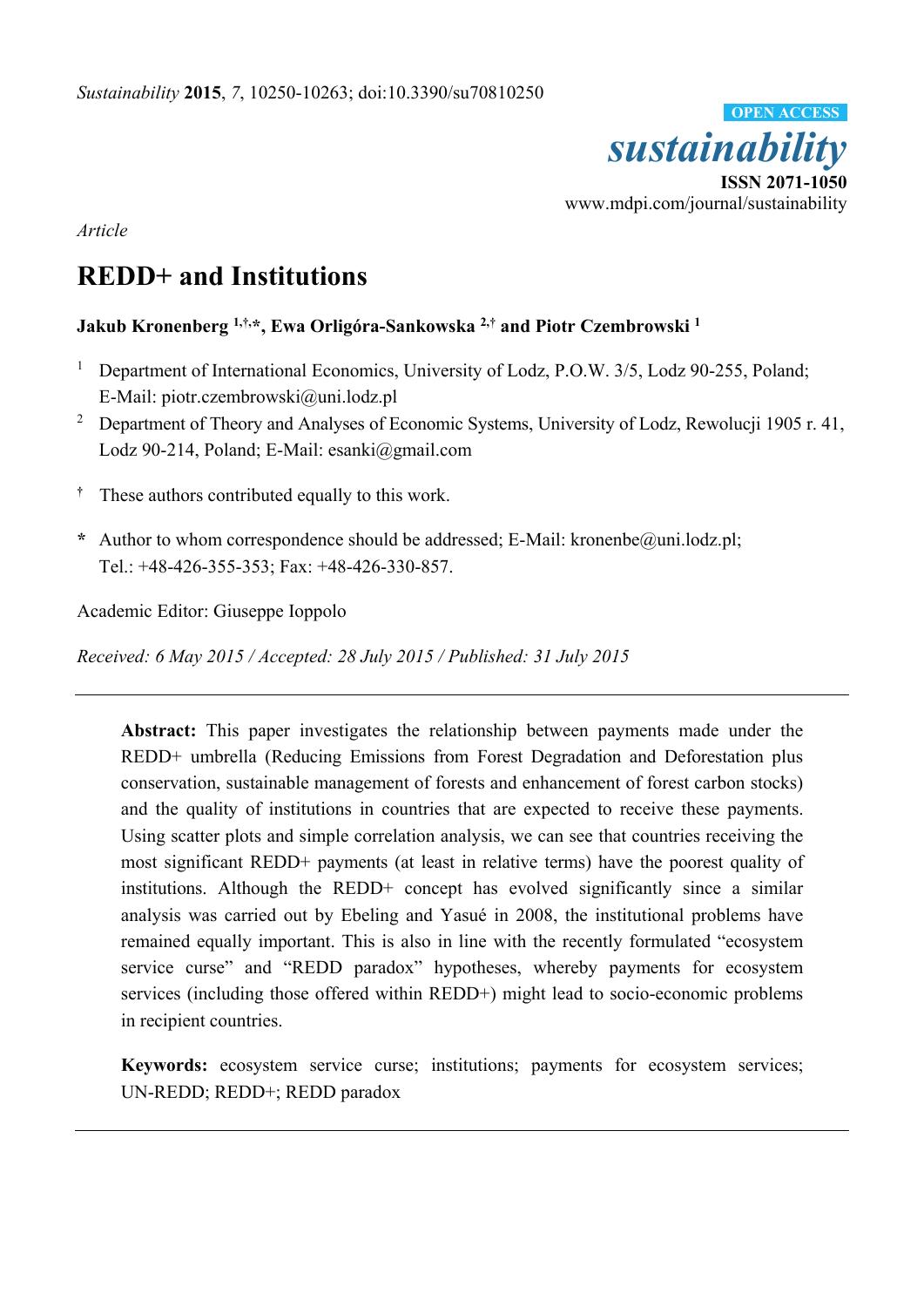### **1. Introduction**

REDD+, or Reducing Emissions from Forest Degradation and Deforestation plus conservation, sustainable management of forests and enhancement of forest carbon stocks, is an umbrella for many initiatives that support the implementation of the United Nations Framework Convention on Climate Change (UNFCCC). It was proposed and established to provide incentives for developing countries to protect their forests and, in this way, ensure that they do not contribute to increasing greenhouse gas emissions. In line with broader discussions on ecosystem services and sustainable development, the "+" refers to the importance of conservation and improvements in forest management [1]. This program has raised high expectations in terms of helping developing countries to reach environmental and economic objectives, all of which are also important from a global perspective. Environmental and economic benefits were to be achieved thanks to the payments, which developing countries would receive to compensate them for their lost opportunity costs related to protecting forests.

Nevertheless, while it was expected that the program would allow developing countries to halt deforestation and benefit economically, it was also feared that many of the potential gains would not be realized because of the poor quality of institutions in countries where the payments would be directed. Several studies questioned the ability of local forest-dependent communities to benefit from REDD+, raising concerns over the likely negative impacts of REDD+ on local livelihoods, equity, poverty, and participatory resource governance [2,3]. Based on a cross-country comparison of potential income from an early variant of the present REDD+ initiatives (RED) and institutional quality indicators (Rule of Law and Control of Corruption), Ebeling and Yasué [4] suggested that "even if lower deforestation rates are achieved, weak governance structures may make it difficult to pass on benefits to rural populations, and corrupt government agencies may show little interest in sharing benefits fairly or supporting bottom-up conservation initiatives, thereby diminishing the potential for human development co-benefits".

One could expect that the situation has improved since Ebeling and Yasué [4] published their analysis eight years ago, and that the emphasis put—within the REDD and then REDD+ initiatives—on the institutional readiness of recipient countries has yielded positive results. However, this may not necessarily be the case, given that many studies have reported significant institutional challenges related to the implementation of both REDD+ and other payments for ecosystem services (PES) schemes. REDD+ often serves as an illustration of a large-scale PES scheme because it provides developing countries with payments for protecting their ecosystems, so that those ecosystems provide services used by the payers. In practice, REDD+ is much more complex, and PES constitutes only one of the important instruments to be used within REDD+ [5,6]. Meanwhile, PES has already been criticized for reasons similar to those that led to the criticism of REDD+. In particular, it was feared that they may not necessarily deliver on the promise of protecting the environment and improving livelihoods in a situation of imperfect institutions in recipient countries. For example, Vatn [7] warned about the risk of leaving too much power in PES transactions to intermediaries, who are likely to abuse this power. This is especially evident when one takes into consideration the differences in bargaining power between those intermediaries and ecosystem service providers. It was also noted that PES can crowd out other motivations to protect nature, making environmental protection uncertain when a PES scheme terminates [7,8]. These and other problems with PES were summarized by Muradian and colleagues [9].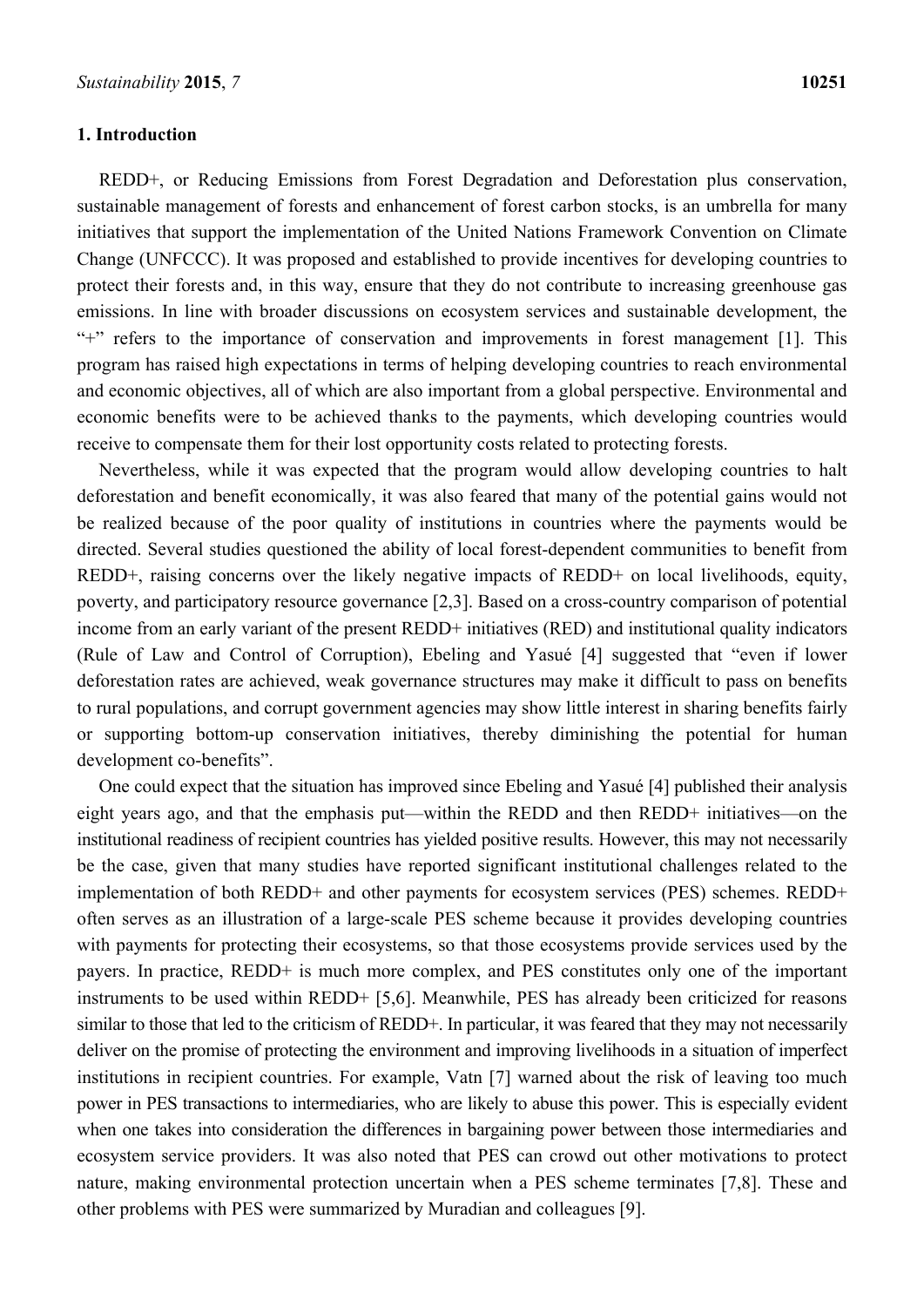Kronenberg and Hubacek [10] specifically referred to REDD+ as an example of a global PES scheme. They suggested that because of its scale, REDD+ may bring about some of the same significant problems discussed in the context of PES. According to their "ecosystem service curse" hypothesis, countries or communities rich in ecosystem services but with poor quality institutions would be likely to suffer negative consequences from the new capital flows. As in the case of the "resource curse" hypothesis [11], these problems might be related to rent-seeking (more powerful stakeholders forcing ecosystem service providers out of their land to capture the payments), unequal bargaining power (*i.e.*, that of ecosystem service providers compared to that of buyers and intermediaries), and the volatility of payments (the changing and unpredictable value of PES over time). All of these problems have already occurred on a relatively small scale within different PES projects, but because of its large scale REDD+ might be the first instance in which these problems occur more frequently or systematically than in any PES scheme so far.

The "ecosystem service curse" hypothesis is closely related to the so-called "REDD paradox" indicated by Sandbrook and colleagues [12]. They observed that participatory forest management seems to be more effective in terms of forest preservation than the centralized approach, and that various participatory forest management schemes (under informal tenure arrangements) are followed in the case of large areas of forest. Therefore, increasing the value of forest resources through REDD/REDD+ payments may create political incentives to centralize forest governance, which may actually translate into forest loss and degradation, thereby lowering the benefits for the poor if their interests are not accounted for appropriately.

All of the above indicates the key role of institutions in preparing developing countries to gain benefits from REDD+. However, in light of the above concerns, our hypothesis is that—in spite of good intentions and preliminary conditions for participant countries—REDD+ payments are mostly flowing to developing countries with relatively poor institutions. If this is the case, then the potential of REDD+ may be wasted, at least in terms of social co-benefits, which will not likely occur unless good institutions are in place to protect the rights of forest-dependent local communities.

To test this hypothesis, we look at the relationships between REDD+ income potential (funds already committed to develop REDD+ initiatives in different countries) and different governance indicators in recipient countries. Using data that is 10 years more recent than that used by Ebeling and Yasué [4], we perform a similar analysis and find that, indeed, the problems persist. In the following section we describe the method we used, and then the results obtained. Next, we discuss these results, referring back to Ebeling and Yasué [4], Kronenberg and Hubacek [10], and Sandbrook and colleagues [12] to determine whether what they suggested can be seen in the modern practice of REDD+.

#### **2. Method and Data**

To check how REDD+ payments correlate with the quality of institutions in countries receiving these payments, we used scatter plots and simple correlation analysis.

Data on REDD+ payments come from the Voluntary REDD+ Database (VRD), which is managed by the Food and Agriculture Organization and the World Conservation Monitoring Centre of the United Nations Environment Programme [13]. The VRD data are collected based on information provided by funders and recipients of REDD+ payments and specified in the agreements that they sign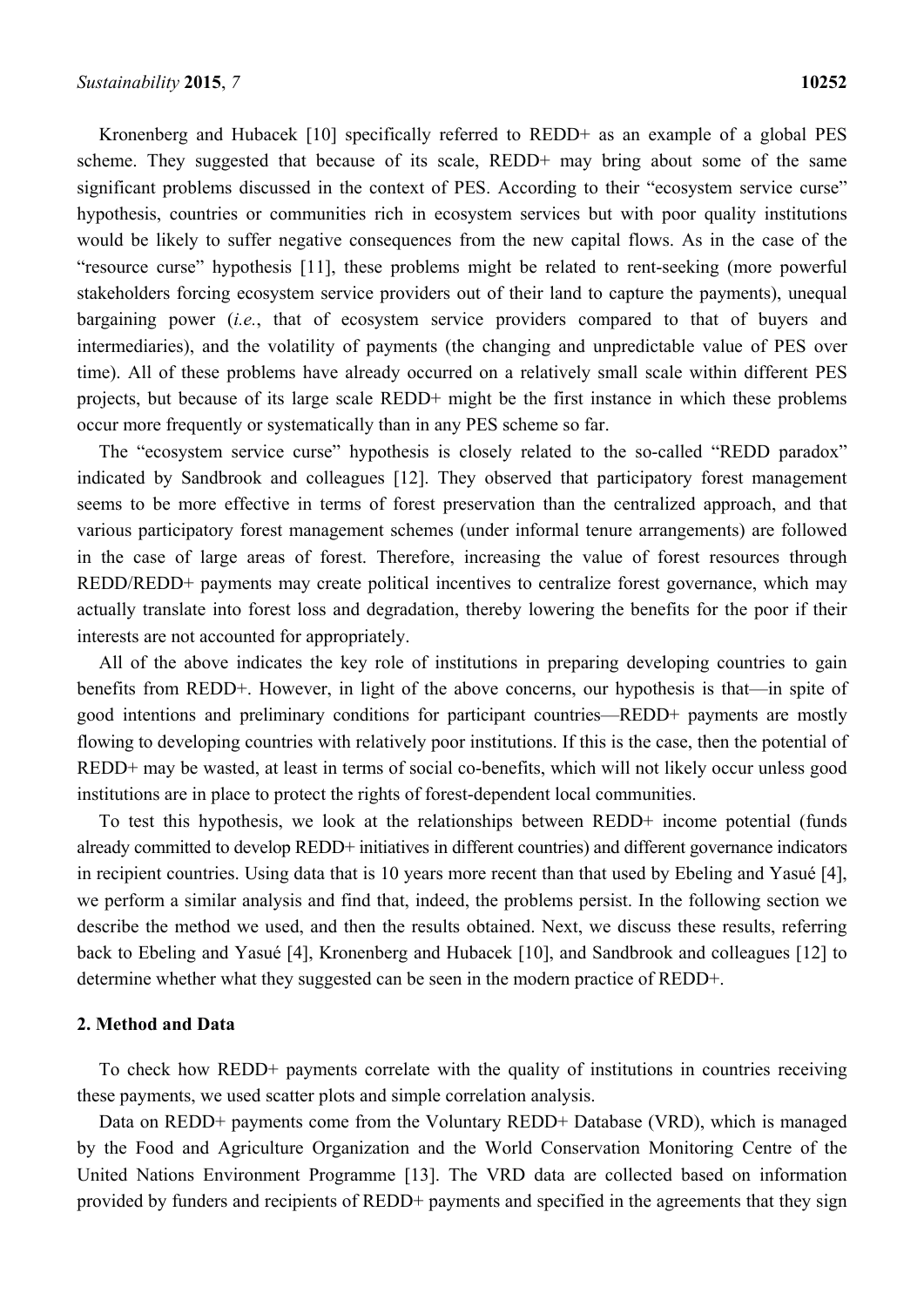to fund and carry out REDD+ activities. These two data streams are kept separately in the VRD. We used the data provided by funders because these data are more comprehensive. The VRD is based on voluntary reporting, therefore it is not complete. For example, we were not able to distinguish for all countries between the three different phases of the REDD+ process: readiness, demonstration activities, results-based investments. Readiness involves preparation of the relevant strategies, plans, policies, and capacity-building for further implementation of REDD+ activities (this is of key importance from the point of view of ensuring the required institutional quality). Demonstration activities are carried out along with the implementation of the strategies and other measures. Results-based investments have to be fully measured, reported, and verified within relevant agreements. In consequence, we aggregated all types of payments attributable to individual countries into one number. Still, in spite of these difficulties, the VRD is the most complete and detailed database on REDD+ payments available. As of mid-June 2015, the VRD presented almost USD 18 billion worth of REDD+ payments to be distributed between 2006 and 2022.

The VRD presents data for 104 countries, but only 101 of those are the ultimate REDD+ recipient countries (Non-Annex 1, using the UNFCCC nomenclature). The other three countries listed in the VRD are mostly developed countries which only pass funds on to developing countries. REDD+ payments presented in the VRD flow either directly to developing countries, or to developed countries and international organizations which then distribute the funds to developing countries. We only analyzed payments directly sent to 91 recipient developing countries (USD 7.8 billion or nearly 50% of all payments reported in the VRD), as the other streams could not be attributed to specific developing countries.

To ensure comparability between countries, and to make our study consistent with that of Ebeling and Yasué [4], we expressed REDD+ payments as a share of gross domestic product (GDP). GDP data comes from the World Bank's World Development Indicators database [14]. Expressing REDD+ payments as a share of GDP reveals the extent to which these payments can influence a country's economic situation. From the group of 91 recipient countries identified above, we removed one outlier (Guyana) for which the scheduled REDD+ payments' share of GDP was 18.73%, which is far above any other country in the sample (the next highest share was 3.34%, and the average share in the sample was 0.54%). Indeed, in the strange case of Guyana, a significant share of funds came from only one funder (Norway), and Norway's selection of Guyana has been criticized as political [15].

Indicators describing institutional quality come from another database of the World Bank, *i.e.*, the World Governance Indices (WGI) [16]. This is the same database that was used by Ebeling and Yasué [4], but we used data that is 10 years more recent, *i.e.*, for the year 2013. We used all six indicators presented in the database (Voice and Accountability, Political Stability and Absence of Violence, Government Effectiveness, Regulatory Quality, Rule of Law, and Control of Corruption) but focused special attention on the latter two. Those two were also used by Ebeling and Yasué [4], and they seem to be the most relevant in terms of discussing and analyzing the problems of a potential "ecosystem service curse". Rule of Law summarizes the level of respect for law, property rights, court verdicts, and contracts, as well as the probability of crime. Corruption Control refers to how public power is used for private gain, and it includes different forms of corruption as well as the "capture" of a state by elites and private interests. The values of all of the World Bank's six governance indicators range between −2.5 and 2.5, with lower values indicating a worse situation.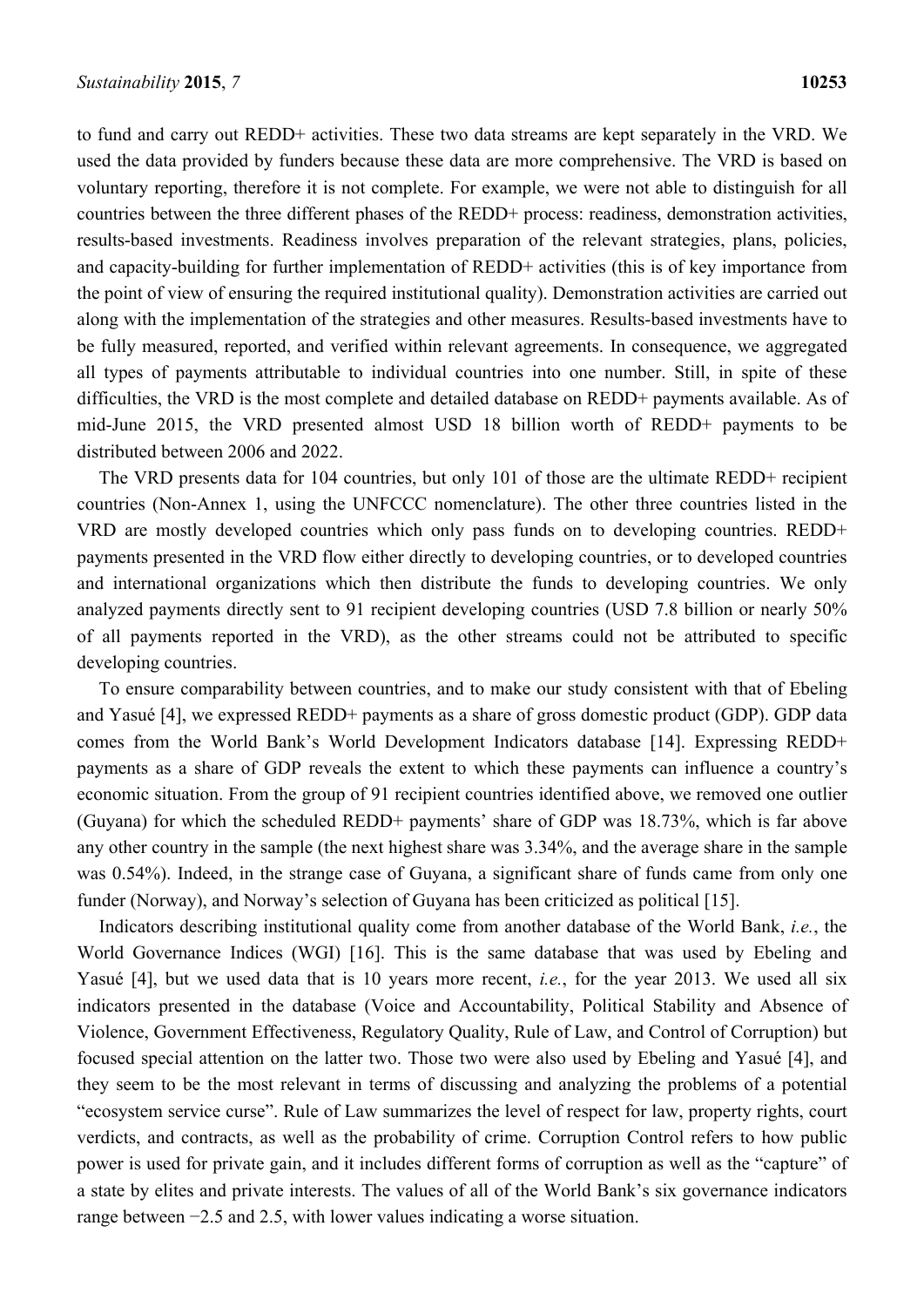The electronic supplementary material contains the dataset used for our analyses.

## **3. Results**

Figure 1 depicts the relationships between the aggregated REDD+ payments scheduled to be paid to developing countries between 2006 and 2022 (expressed as percentage of those countries' 2013 GDP) and all six WGI indicators. Based on these diagrams we can see that most countries receiving REDD+ payments still perform relatively poorly with regard to those governance indicators that are the most important from the point of view of preventing the negative phenomena related to the so-called ecosystem service curse, *i.e.*, the Regulatory Quality, Government Effectiveness, Rule of Law and Control of Corruption.

Figure 2 replicates Figure 3 from Ebeling and Yasué [4], with two differences: (1) instead of potential annual RED payments, we considered the already agreed-upon REDD+ payments for the period of 2006–2022; (2) we did not log the REDD+ to the GDP ratio, which we did not consider necessary given the message already emerging from the present picture. Like in the case of Ebeling and Yasué [4], we used an average of two governance indicators: Rule of Law and Control of Corruption. These two indicators provide a very good illustration of a country's ability to make the best of REDD+ payments. Also, as can be seen in Figure 1, the performance of the studied countries is very similar with regard to these two indicators.

Based on Figure 2, we can see that, for the time being, REDD+ income may be a significant source of income for only a few countries. These countries mostly have poor institutional quality levels, with the sole exception of Vanuatu. Table 1 shows the numbers of countries divided into groups depending on their quality of institutions and the REDD+ payments that they are receiving. Over 96% of REDD+ payments are distributed to countries with very weak institutions (those with an average of Rule of Law and Control of Corruption index below zero).

Interestingly, a statistically significant correlation between the REDD+ payments and the quality of institutions is only evident for the sample of 34 countries with the highest shares of REDD+ payments in their GDP (*i.e.*, where the expected payments exceed 0.15% of GDP) (Table 2). Figures 3 and 4 replicate Figures 1 and 2 for this sample, which allows us to examine the situation in countries where REDD+ payments count more than in the rest of the countries previously analyzed. The only institutional quality indicator that does not exhibit a statistically significant correlation with REDD+ payments in the smaller sample is Control of Corruption. Finally, we also looked at the mean institutional quality indicator used by Ebeling and Yasué [4] and also found a statistically significant correlation for the smaller sample.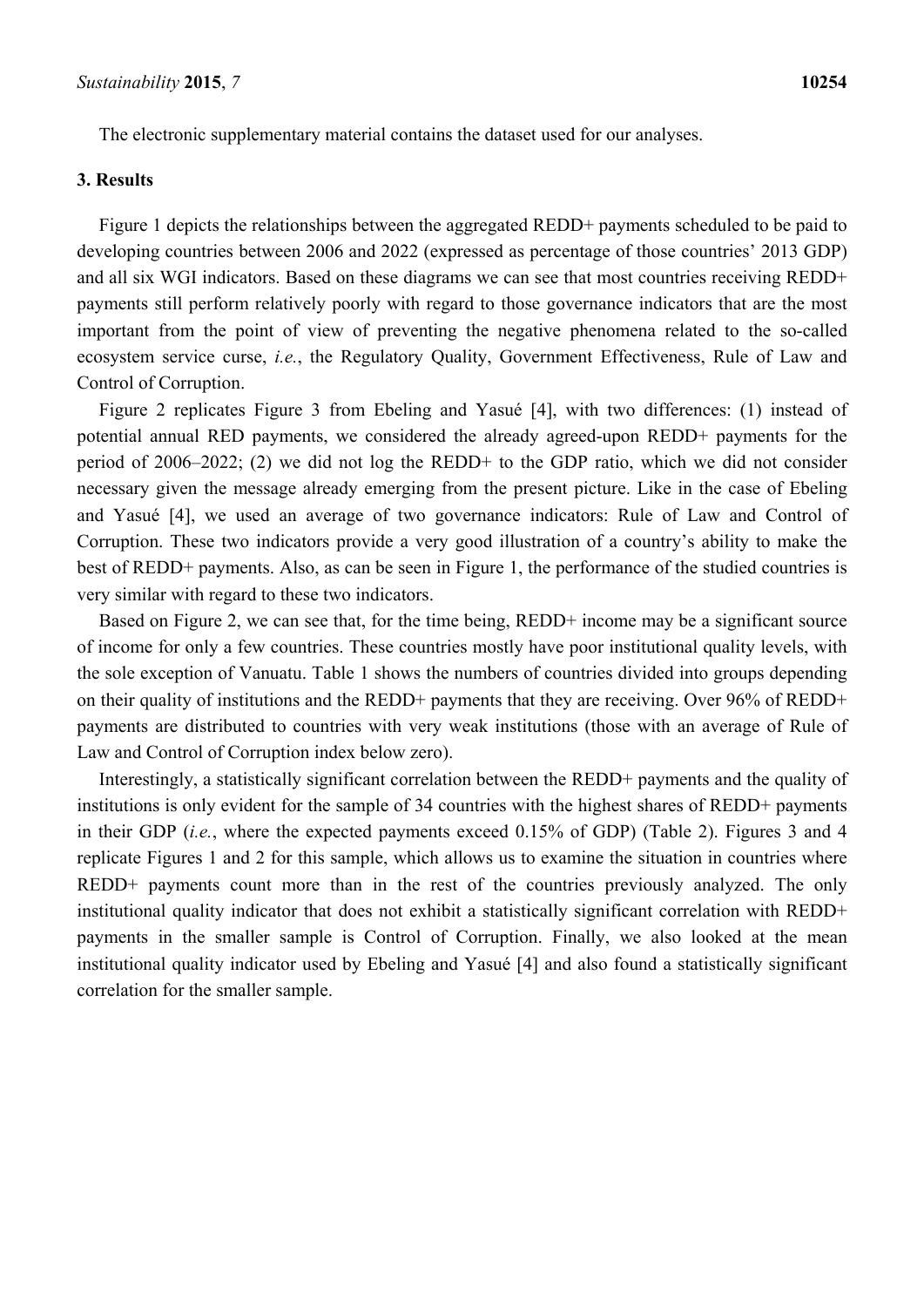

**Figure 1.** Relationships between the share of REDD+ payments scheduled for 2006–2022 in GDP (2013) and the World Bank's governance indices (2013).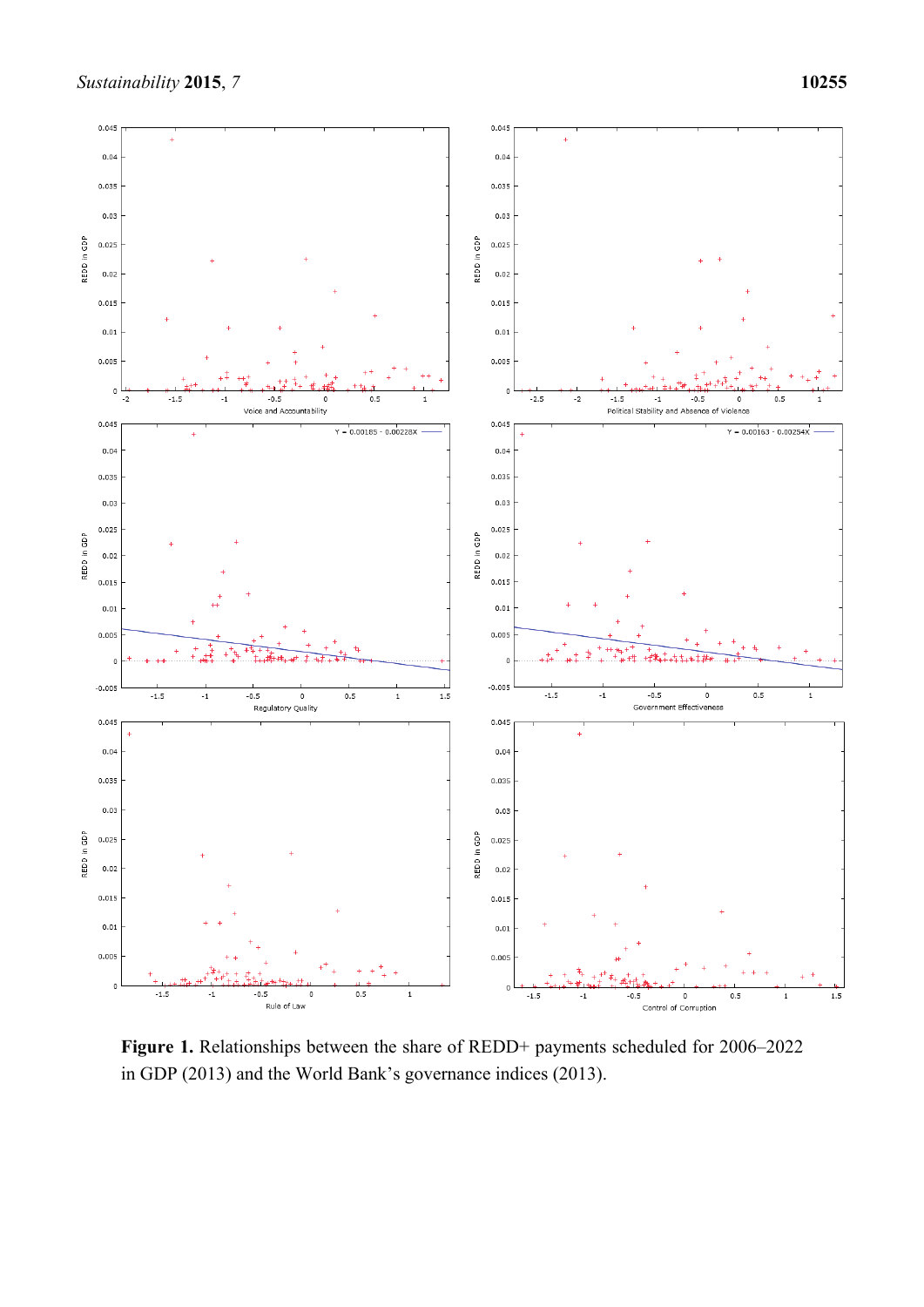

**Figure 2.** Relationship between the share of REDD+ payments scheduled for 2006–2022 in GDP (2013) and an average of Rule of Law and Control of Corruption indicators (2013) (the three-letter country codes are defined by the International Organization for Standardization [17]).

|  | Table 1. Number of countries falling into different groups depending on the average of |  |  |  |  |
|--|----------------------------------------------------------------------------------------|--|--|--|--|
|  | Rule of Law and Control of Corruption indices and the REDD+ income they receive.       |  |  |  |  |

| <b>Quality of institutions</b><br>(GOV) | Number of<br>countries | <b>REDD</b> + income<br>(millions of USD) | Share in total REDD+<br>disbursements |
|-----------------------------------------|------------------------|-------------------------------------------|---------------------------------------|
| $-2.5$ to $-1.25$                       |                        | 308.9                                     | $1.45\%$                              |
| $-1.24$ to 0                            | 66                     | 20,249                                    | 95.01%                                |
| $0.01$ to 1.24                          | 15                     | 478.2                                     | 2.24%                                 |
| 1.25 to $2.5$                           |                        | 2772                                      | 1.30%                                 |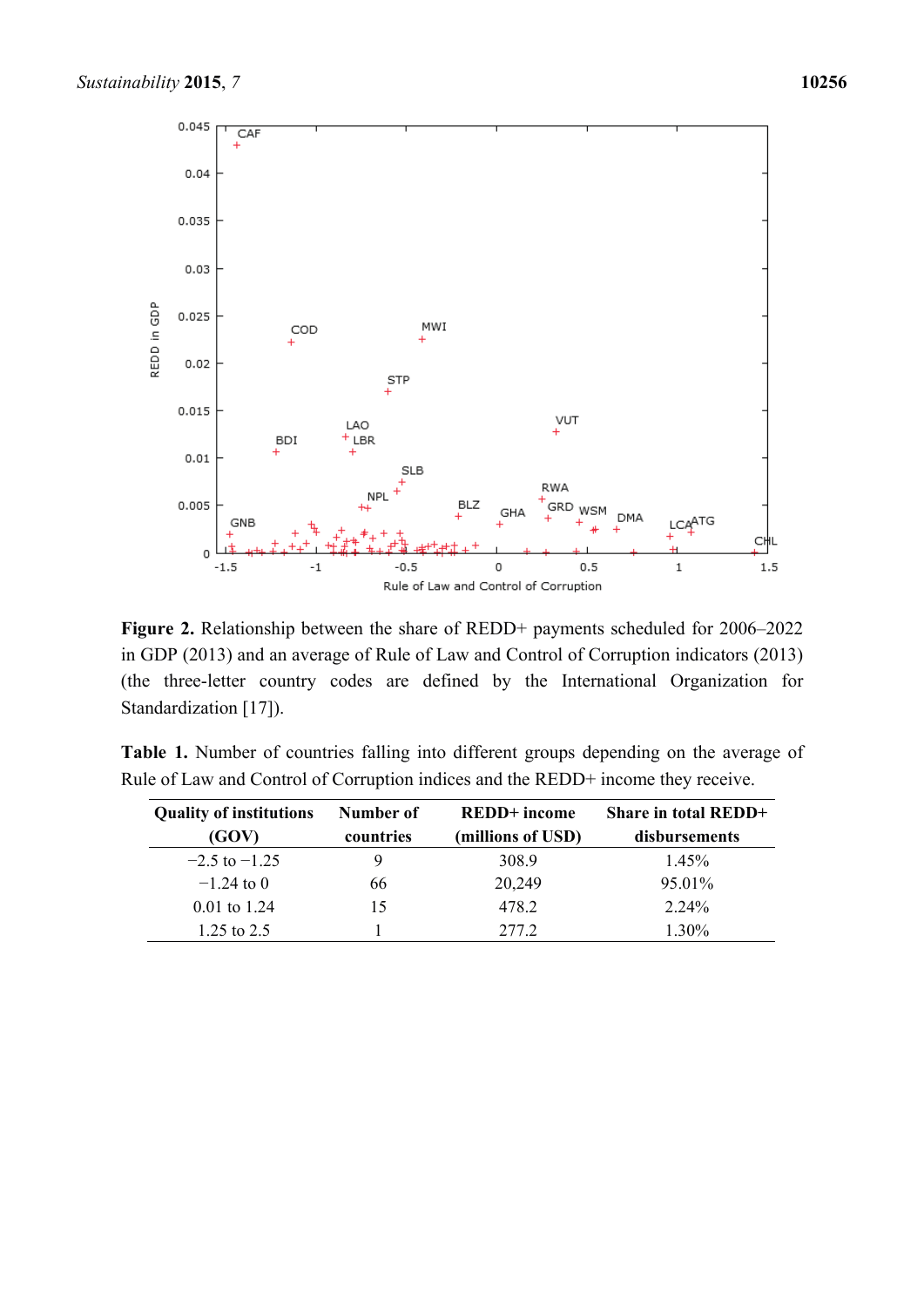

**Figure 3.** Relationships between the share of REDD+ payments scheduled for 2006–2022 in GDP (2013) and the World Bank's governance indices (2013) for the sample of 34 countries where REDD+ payments exceed 0.15% of GDP.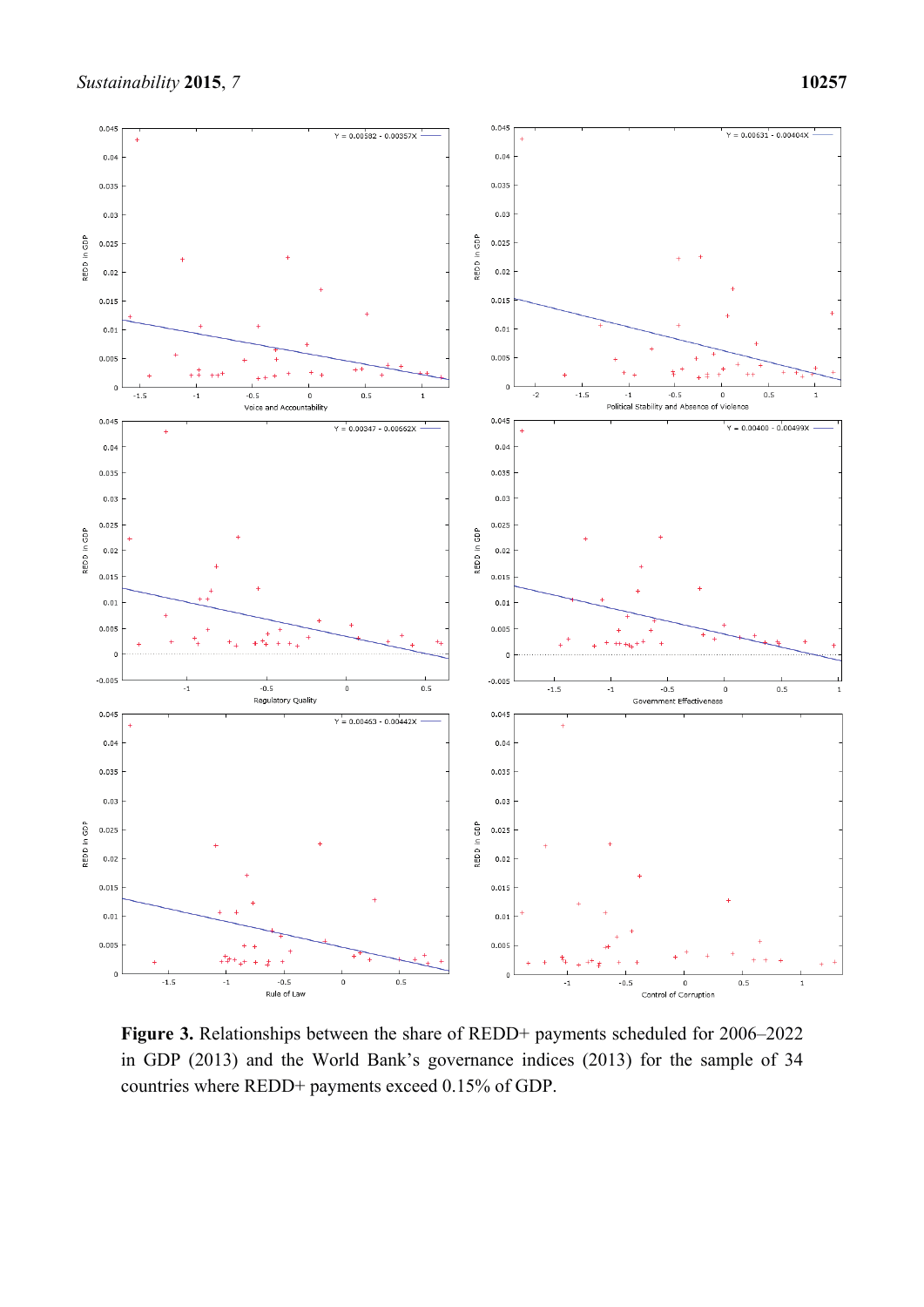|                                              | All 90 countries receiving<br><b>REDD+</b> payments | Sample of 34 countries with the<br>share of REDD+ payments in a<br>country's GDP above 0.15% |
|----------------------------------------------|-----------------------------------------------------|----------------------------------------------------------------------------------------------|
|                                              | $-0.117$                                            | $-0.323$                                                                                     |
| Voice and Accountability                     | $(p = 0.272)$                                       | $(p = 0.063)$                                                                                |
|                                              | $-0.051$                                            | $-0.377$                                                                                     |
| Political Stability and Absence of Violence  | $(p = 0.633)$                                       | $(p = 0.028)$                                                                                |
|                                              | $-0.27$                                             | $-0.388$                                                                                     |
| Government Effectiveness                     | $(p = 0.01)$                                        | $(p = 0.024)$                                                                                |
|                                              | $-0.233$                                            | $-0.406$                                                                                     |
| <b>Regulatory Quality</b>                    | $(p = 0.027)$                                       | $(p = 0.017)$                                                                                |
|                                              | $-0.165$                                            | $-0.35$                                                                                      |
| Rule of Law                                  | $(p = 0.12)$                                        | $(p = 0.042)$                                                                                |
|                                              | $-0.088$                                            | $-0.252$                                                                                     |
| Control of Corruption                        | $(p = 0.412)$                                       | $(p = 0.151)$                                                                                |
|                                              | $-0.128$                                            | $-0.306$                                                                                     |
| Mean (Rule of Law $+$ Control of Corruption) | $(p = 0.23)$                                        | $(p = 0.078)$                                                                                |

**Table 2.** Pearson's correlation coefficients (coefficients statistically significant at a minimum 10% level are in bold).



**Figure 4.** Relationship between the share of REDD+ payments scheduled for 2006–2022 in GDP (2013) and an average of Rule of Law and Control of Corruption indicators (2013) for the sample of 34 countries where REDD+ payments exceed 0.15% of GDP (the three-letter country codes are defined by the International Organization for Standardization [17]).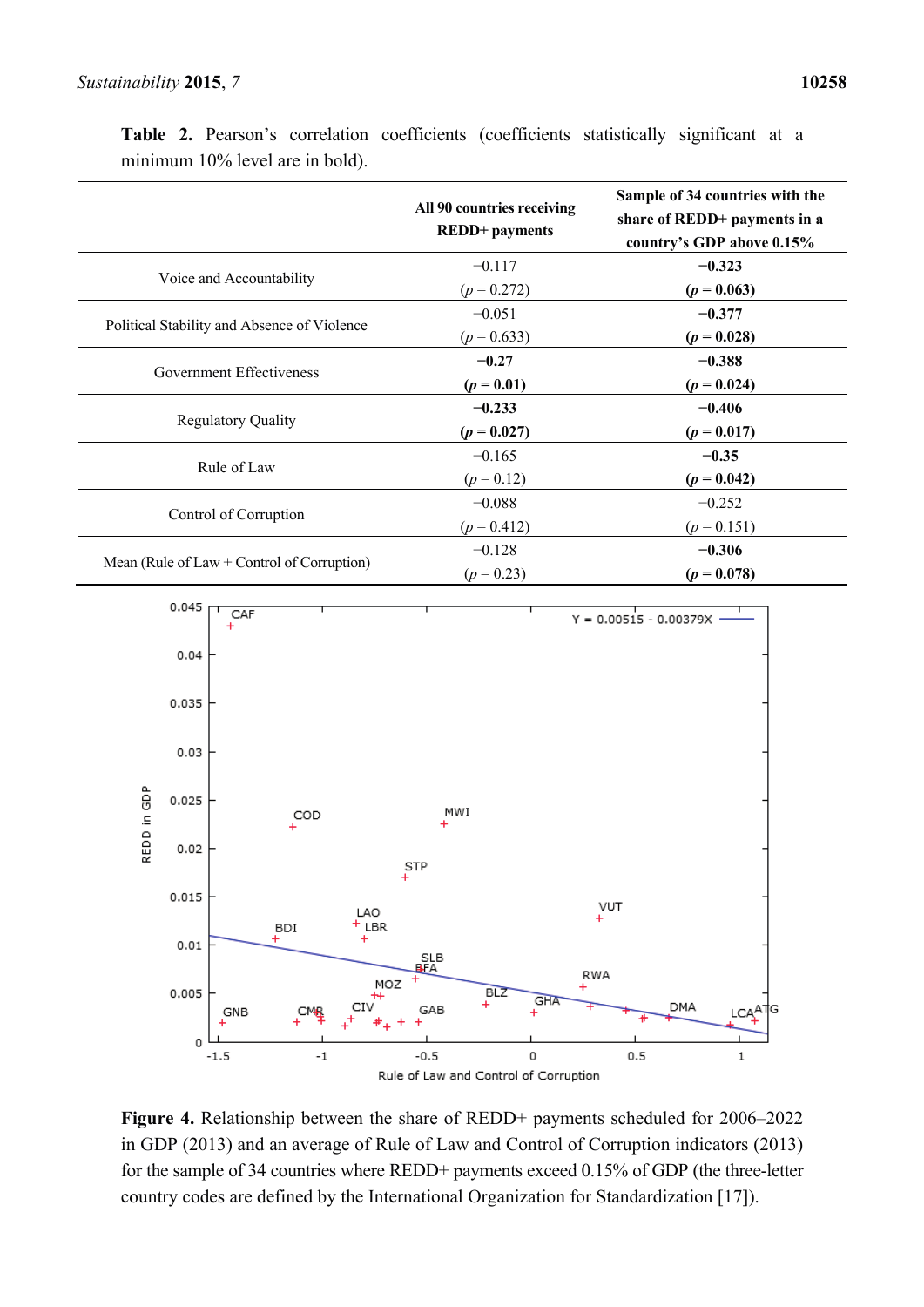#### **4. Discussion and Conclusions**

When Ebeling and Yasué [4] wrote their article, political discussions focused on an earlier variant of REDD+, a compensation mechanism with an acronym based on reducing emissions from deforestation (RED), which had officially been put forward in 2005. REDD became part of UNFCCC negotiations in 2007, broadening the scope of the RED initiative to cover forest degradation, which is another large source of emissions and is particularly important in developing countries [18]. Finally, other initiatives have developed around the UN-REDD system, which can be captured by the umbrella term of REDD+ and encompass various funds generating options for the initial objective of reducing emissions from deforestation and forest degradation.

Nevertheless, the potential income has not increased, at least not in terms of what has been committed so far and reflected in the VRD, which we used as a source of REDD+ data. Ebeling and Yasué [4] considered a speculative measure of the impact that REDD payments may have on the economy of recipient countries—the potential annual payments based on forest resources of the different countries, expressed as a percentage of annual GDP. Our measure is more specific, based on real arrangements within which countries have actually committed to transfer REDD+ payments, and we used an aggregated sum over 2006–2022 as a percentage of 2013 GDP (which is the latest data we had for almost all countries) instead of annual flows. In the case of both studies, the share of these funds in GDP has remained negligible (much less than 1% for most countries). In spite of these differences, the values of RED/REDD+ measures in both studies are similar, and those of Ebeling and Yasué [4] were actually higher than ours. Clearly, the actual REDD+ payments are still very far from the potential payments that the poor countries might receive, judging from their forest resources. In the early years of REDD+ development, REDD+ funds were expected to be "astronomically larger than for existing payment for ecosystem services projects" [19]. Financing needs for REDD+ for 2010–2015 were estimated at EUR 15–25 billion, and USD 4 billion were committed by the developed countries for 2010–2012 alone during the UNFCCC conference of the parties in 2009 [1,20]. Meanwhile, as indicated above, as of mid-June 2015, the VRD presented less than USD 18 billion worth of REDD+ payments to be distributed between 2006 and 2022.

Although the scale of the program seems smaller now than it seemed eight years ago, when Ebeling and Yasué [4] published their article, the institutional problems that they highlighted remain similarly important. Our diagrams are remarkably similar to that of Ebeling and Yasué [4], despite the fact that several important initiatives have been taken up so far to make sure that REDD+ payments are received by countries with relatively good institutions. Indeed, in response to the different concerns about potential threats related to weak institutions, numerous measures have been taken by the developers of REDD+ to ensure that quality institutions are in place before the payments are disbursed. For example, the safeguards against the violation of human rights and adverse effects on indigenous peoples and other local forest-dependent communities were incorporated into the REDD+ documents in December 2010 [1]. Perhaps the most important measure of caution was that the first phase of REDD+ development in any country would be to develop the institutional capacity to design REDD+ strategies, as agreed in Cancun in December 2010. This was meant to be achieved through stakeholder dialogue, strengthening of institutions, and demonstration activities, all of which were meant to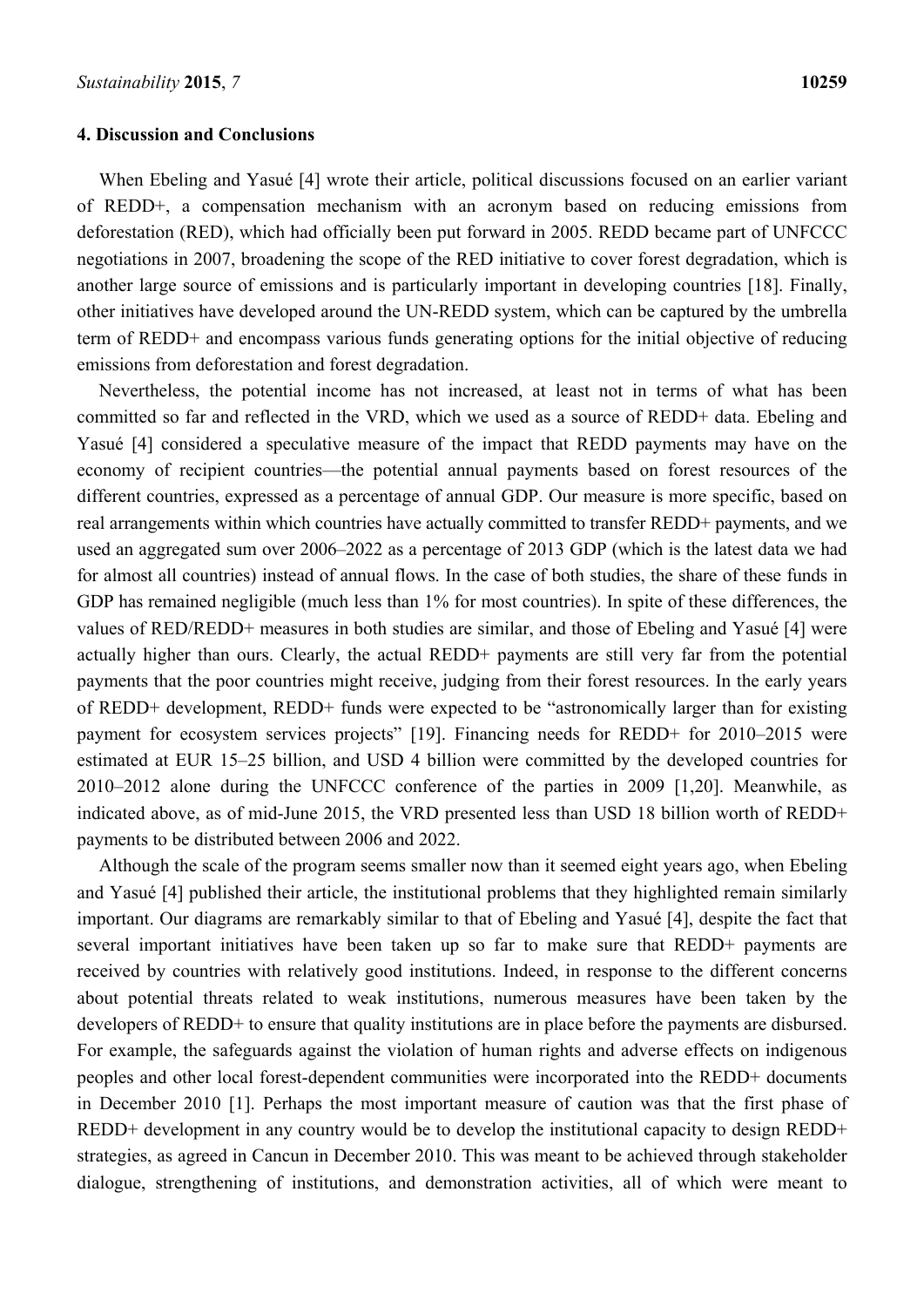translate into capacity-building, and ultimately into high quality strategies, action plans, policies, and measures [1].

Discussions on governance of REDD+ refer to different levels: from on-the-ground management of specific projects and forests [21] to large-scale international negotiations [22], warranting the political support and funding for REDD+ initiatives. Many unexpected problems have made the development of REDD+ challenging, including difficulties in negotiations within the UNFCCC and on-the-ground implementation (such as the complexity of forest governance in developing countries) [18]. Different authors have focused on different institutional issues which, according to them, required the most urgent attention. For example, Brown *et al.* [23] suggested that the most important issue was to design appropriate procedural standards (such as those regulating assessment, monitoring, and verification mechanisms). This was particularly important from the perspective of ensuring the effective implementation of REDD+ at the international level—to make sure that the program is well-organized and ready for further and more specific adjustments on the part of the participating countries. However, inasmuch as national governments play an important role in the institutional architecture of REDD+, national level institutional quality indicators are of particular relevance, and they do not translate into institutional quality within each country. Therefore, the fact that national level institutional quality indicators remain poor should be of particular concern in the further development of the REDD+ initiatives.

From the point of view of the "ecosystem service curse" hypothesis, whereby payments for ecosystem services (including those offered within REDD+) might lead to socio-economic problems in recipient countries [10], indicators such as Rule of Law and Control of Corruption are of particular importance. The poor performance in these two indicators might be related in particular to the problems of rent-seeking and exploitation of unequal bargaining power. Obviously, these are also related to all of the other governance indicators discussed in the present article. Indeed, the "fragile" or "failing states" are often dominated by private interests and are unlikely to ensure the equitable and environmentally desirable distribution of benefits, nor the most effective forest management [24], as depicted in the "REDD paradox" hypothesis [12]. Because of the still-limited scale of the REDD+ initiatives, these problems may not lead to large negative socio-economic consequences as of yet. Nevertheless, they may lead to significant counterproductive effects of REDD+ implementation at the level of individual projects and forest-dependent communities. Increasing the market value of forests, in situations where there are poor indictors for Rule of Law and Control of Corruption (and, indeed, also the other indicators representing institutional quality), may lead to rent-seeking behavior by powerful elites or governments, *i.e.*, assuming control of forests to ensure that national REDD+ commitments are met, forcing the poor out of the land that they have been using, and potentially forcing them to encroach on new, pristine areas [2,3,10,25]. From the point of view of sustainability of local communities, it is also important to take into account the uncertainty about long-term financing for REDD+ [26]. Indeed, the volatility of payments and lack of long-term security were also considered as part of the "ecosystem service curse" hypothesis.

The institutional problems described in this article are the most pronounced in those countries receiving the most significant REDD+ payments. Although positive examples are also available, such as Vanuatu (the only country that receives a larger share of REDD+ payments in GDP that has better institutions than other countries in this situation), they are still the exception rather than the rule.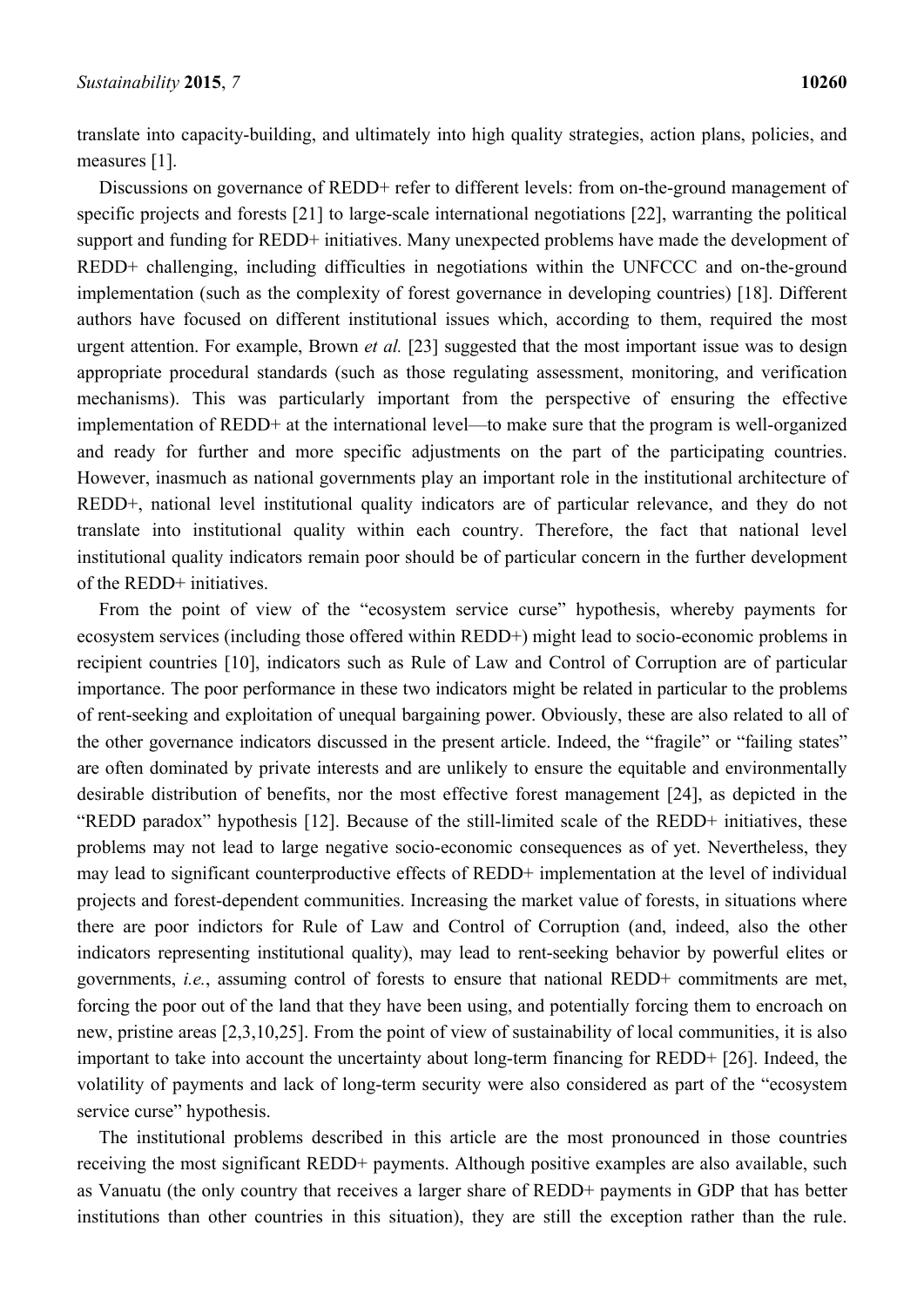Interestingly, although all of the arrangements directed to Vanuatu were intended for institutional readiness, so far our principal institutional quality indicator (mean of Rule of Law and Control of Corruption) has remained on the same level in this country between 2006 and 2013. Meanwhile, several countries identified by Ebeling and Yasué [4] as being in a particularly bad situation are still among those in the worst situation in our sample, *i.e.*, the Democratic Republic of the Congo and Liberia.

The main objective of our short paper has been to check whether the problems observed eight years ago by Ebeling and Yasué [4] continue to persist, or whether the situation has improved. Given that the problems persist and the scale of REDD+ payments is likely to grow (as it has not yet reached the levels already expected several years ago), increasing attention has to be paid to ensuring proper institutional quality in recipient countries to avoid the problems associated with the "ecosystem service curse" and the "REDD paradox" hypotheses. Further research is necessary to explore what those countries that should benefit from REDD+ are actually prepared to derive these benefits, and how the benefits and costs (or negative consequences) of this program might be felt by the different stakeholders. More complete data on REDD+ payments (compared to that which is available within the VRD) would also allow for a more focused and specific approach to the study of these relationships. Nevertheless, it can be said that special care must be taken when distributing the funds in countries with poor institutions, as the potential positive results of REDD+ might be undermined by the institutions' inability to prevent important problems related to these new capital flows from arising.

## **Acknowledgments**

This research has been funded by the Polish Ministry of Science and Higher Education (Project No. IP2012 018572).

#### **Author Contributions**

Jakub Kronenberg and Ewa Orligóra-Sankowska contributed equally to this paper: conceptualizing the argument, analyzing the data, and writing. Piotr Czembrowski was involved in analyzing the data.

## **Conflicts of Interest**

The authors declare no conflict of interest.

## **References**

- 1. Agrawal, A.; Nepstad, D.; Chhatre, A. Reducing Emissions from Deforestation and Forest Degradation. *Annu. Rev. Environ. Resour.* **2011**, *36*, 373–396.
- 2. Phelps, J.; Webb, E.L.; Agrawal, A. Does REDD+ threaten to recentralize forest governance? *Science* **2010**, *328*, 312–313.
- 3. Tacconi, L.; Downs, F.; Larmour, P. Anti-corruption policies in the forest sector and REDD+. In *Realising REDD+: National Strategy and Policy Options*; Angelsen, A., Brockhaus, M., Kanninen, M., Sills, E., Sunderlin, W.D., Wertz-Kanounnikoff, S., Eds.; CIFOR: Bogor, Indonesia, 2009; pp. 163–174.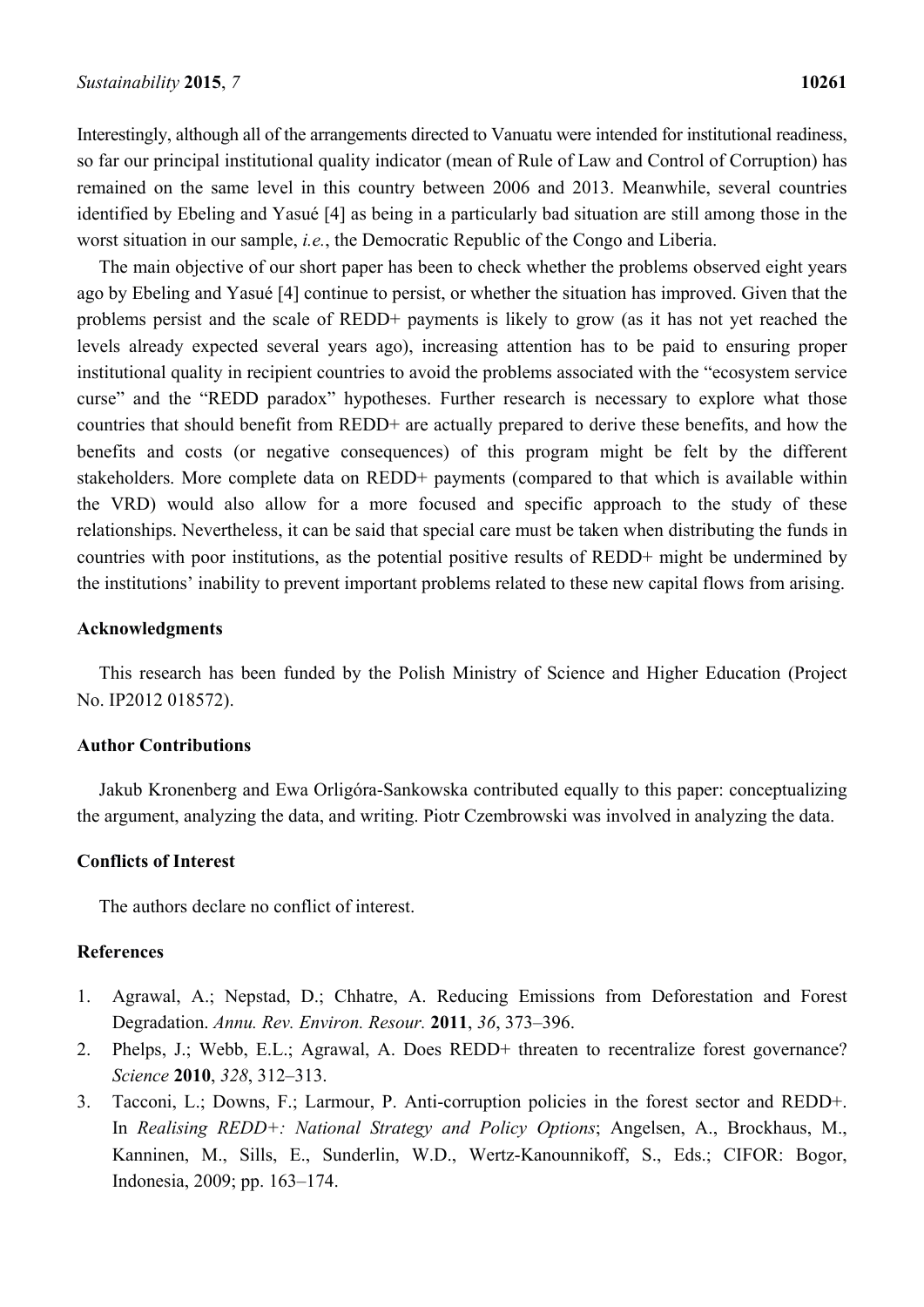- 4. Ebeling, J.; Yasué, M. Generating carbon finance through avoided deforestation and its potential to create climatic, conservation and human development benefits. *Philos. Trans. R. Soc. Lond. B*  **2008**, *363*, 1917–1924.
- 5. Corbera, E. Problematizing REDD+ as an experiment in payments for ecosystem services. *Curr. Opin. Environ. Sustain.* **2012**, *4*, 612–619.
- 6. Pagiola, S. *Using PES to Implement REDD*; World Bank: Washington, DC, USA, 2011.
- 7. Vatn, A. An institutional analysis of payments for environmental services. *Ecol. Econ.* **2010**, *69*, 1245–1252.
- 8. Kosoy, N.; Corbera, E. Payments for ecosystem services as commodity fetishism. *Ecol. Econ.* **2010**, *69*, 1228–1236.
- 9. Muradian, R.; Arsel, M.; Pellegrini, L.; Adaman, F.; Aguilar, B.; Agarwal, B.; Corbera, E.; de Blas, E.D.; Farley, J.; Froger, G.; *et al.* Payments for ecosystem services and the fatal attraction of win-win solutions. *Conserv. Lett.* **2013**, *6*, 274–279.
- 10. Kronenberg, J.; Hubacek, K. Could payments for ecosystem services create an "ecosystem service curse"? *Ecol. Soc.* **2013**, *18*, Article 10.
- 11. Torvik, R. Why do some resource-abundant countries succeed while others do not? *Oxf. Rev. Econ. Policy* **2009**, *25*, 241–256.
- 12. Sandbrook, C.; Nelson, F.; Adams, W.M.; Agrawal, A. Carbon, forests and the REDD paradox. *Oryx* **2010**, *44*, 330–334.
- 13. Voluntary REDD+ Database (VRD). Available online: http://www.fao.org/forestry/vrd (accessed on 27 July 2015).
- 14. World Bank's World Development Indicators. Available online: http://data.worldbank.org/datacatalog/world-development-indicators (accessed on 27 July 2015).
- 15. Henders, S.; Ostwald, M. *Guyana–Norway REDD+ Agreement Payments Based on Performance—Or Politics?*; Focali: Gothenburg, Sweden, 2013.
- 16. World Bank's World Governance Indices (WGI). Available online: http://info.worldbank.org/ governance/wgi (accessed on 27 July 2015).
- 17. International Organization for Standardization. *Codes for the Representation of Names of Countries and Their Subdivisions (ISO 3166-1)*; ISO: Geneva, Switzerland, 2013.
- 18. Pistorius, T. From RED to REDD+: The evolution of a forest-based mitigation approach for developing countries. *Curr. Opin. Environ. Sustain.* **2012**, *4*, 638–645.
- 19. Agrawal, A.; Nelson, F.; Adams, W.M.; Sandbrook, C. Governance and REDD: A reply to Wunder. *Oryx* **2010**, *44*, 337–338.
- 20. Clements, T. Reduced Expectations: The political and institutional challenges of REDD+. *Oryx* **2010**, *44*, 309–310.
- 21. Skutsch, M. (Ed.) *Community Forest Monitoring for the Carbon Market: Opportunities under REDD*; Earthscan: London, UK, 2011.
- 22. Hiraldo, R.; Tanner, T. *The Global Political Economy of REDD+: Engaging Social Dimensions in the Emerging Green Economy*; United Nations Research Institute for Social Development: Geneva, Switzerland, 2011.